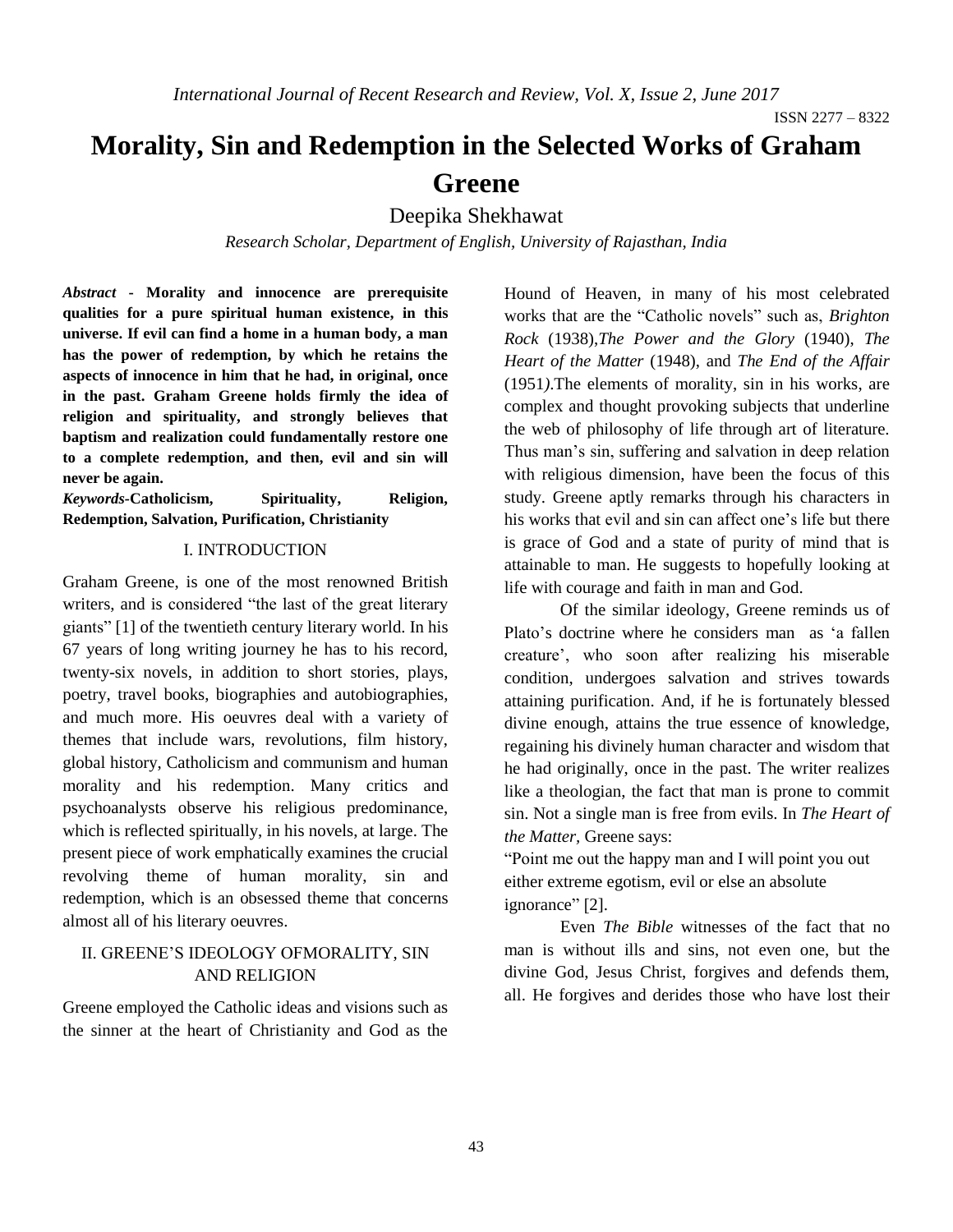purity, physically. Butagain for their spiritual sins, he criticizes them, as it is in his words when he says,

"Therefore I tell you, every sin and blasphemy will be forgiven men, but the blasphemy against the spirit will not be forgiven" [3].

Therefore, for spiritual salvation, one has to undergo purgation (redemption) adopting the only path guided by his religion (Christianity), himself. Some novelists like Murdoch and Compton-Burnett are inspired and hence emphasized Greene's theosophical ideas in their own novels too [4]. But still Greene's works attain a great concentration, to this principle, with such elements of sin and morality, as Christian principle that he has presented in a lucid and terse manner that it falls directly in one's heart, with a perfect divine message.

# III. GREENE IN THE LINE AND LIGHT OF **CRITICS**

The famous writer Herbert R. Haber defends this spiritual philosophy of Greene to Hemingway (who forgets to imagine another world, but Greene could), and remark-fully comments that Greene has a strong faith in the unseen spiritual power that is omnipotent and never dies, and that is God, who always reciprocates in kindness [5]. Faith in spiritually shifts him to another world.

In Greene's explanation towards religion and belief, we see that his characters lack the manner of consideration and appreciation. To them God and his mercy are complex and confined to any religion or faith. It is apparent in the last section of his great novel, *The Heart of the Matter* where the priest points out to Louise that he himself can know only about the unimportant things throughout their lives, and that is only sins. When Louise remarks that Scobie had been a bad Catholic as he had extra-marital relationship, Father Rank reacts saying that it was the silliest phrase in common use, and further adds that both of them do not know the least about the mercy of God [6]. This is confirmed of Greene's logical explanation that he observes throughout his novels.

The essayist, Morton D. Zabel, in an essay on Greene, sets a connection between *Brighton Rock* and T. S. Eliot's essay on the French poet, Baudelaire, where Eliot remarks that,

"Often sin took on a curious dignity and damnation itself takes an immediate form of salvation… because it at least gives some significance to living"  $[7]$ .

Greene strongly believes that in due course of impurity will come, the purity, from demonism saintliness, from unbelief belief, from vice virtue and that is why his heroes often seem closer to demons than to saints [8].

The noticeable element in Greene's character is that all bear a strong faith in religion and have complete awareness of the presence of God that enshrines their actions. Even the evil characters in his novels, are conscious of the grace of God if they switch on to the path of saintliness. The writer presents to its readers the aspect of war between the good and the evil and its well-known consequences. In the *Brighton Rock* critics point out that the character Pinkie is driven by forces beyond his control that he is possibly a victim of society. So he cannot be directly considered among the damned ones but for the devil forces, instead he deserves the sympathy and understanding of the others. But all these, he fails to win from his relatives and society as a consequence angularities and psychic disorders become a part of his character.

Greene very aptly defends this character and signifies that Pinkie is damned, which gives a clear notion that the writer stresses the moderating circumstances of his sins and holds back him in a favorable light. Thus Greene has presented Pinkie as a character who may be accepted by God, who is highly merciful and graceful and his strange mystery cannot be comprehended by an ordinary man. Thus, the conventional approach towards sin and its redemption is skillfully made in his novels.

Greene's works accompany personal and social aspects of human sin and morality by which his acts and thoughts are bonded. It further intends to teach the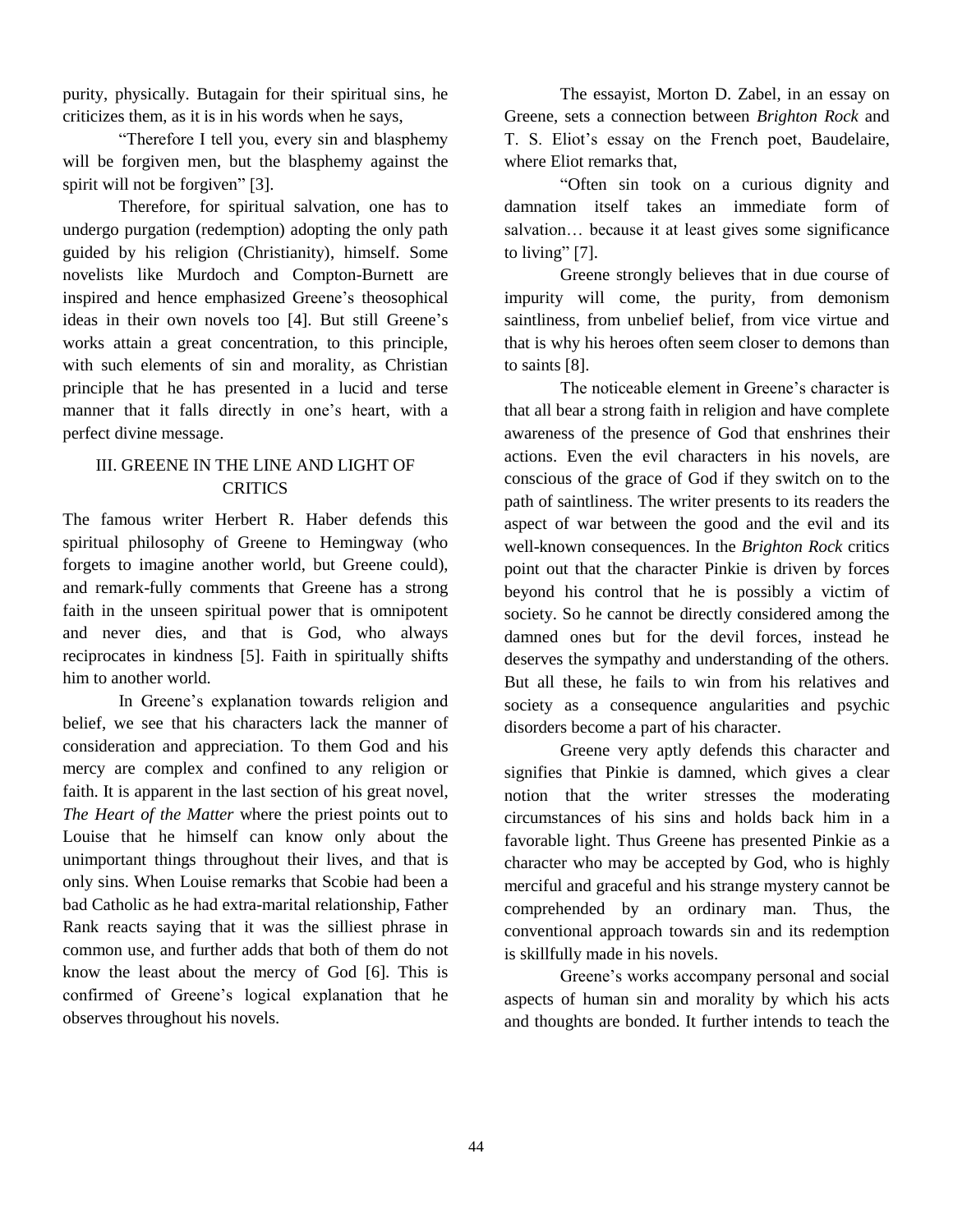world at large about living and making good and moral lives with social restrictions, because if human beings are left free they tend to be selfish. Hence morality is intended to curb the human evils and sins with issuing social prohibitions which Greene's characters are moral in accordance with the present theme.

On the contrary there is the case of Ida Arnold. This Greene's character keeps him in frustration and dissatisfaction. Also Greene sheds his anguish over such characters growing with an attitude of increasing materialism. Hence, he maintains in his writing that these characters receive the minimum sympathy from the readers. These characters are overconfident, reluctant and pretentious about their character and actions. In reality they are far from purity and perfection, physically, mentally and spiritually. Although they are very keen in disgracing the ordinary and little imperfect human beings, without bothering about their own inner self. The very characters like Ida Arnold in *Brighton Rock* fail to win either love or compassion of either their society or God. It is all their purity of mind engulfed by their ego. This evil hinders their spiritual progress and retards the steps on the spiritual path.

Greene takes it as an interesting subject to reveal the disastrous effect of such flaws as in the characters that can destroy a man. The flaw of Greene's character Scobie in *The Heart of the Matter* deviates them from their path of sin and immorality and finally leads to the saintliness which is longed for, by any true believer. This is how Greene serves these elements thorough his novels in exalted and manifested manners.

## IV. SIN AND REDEMPTION: A SOCIAL ASPECT

Now considering morality and sin from the social point of view, William Glasser suggests that crimes and sins are certainly due to personality failure of the characters in most of the cases. As a consequence the sinners and criminals should be considered as failures and thus treated with kindness and sympathetic understanding, and not anything else. He further adds that these victims and sufferers failing to establish their identity in the existing society try to resort to all kinds of perversions. This ideology is very similar to the ideology of the character Pinkie, in *Brighton Rock*, who won social sympathy of the readers.

Greene has his own ideologies regarding different types of sin. For example, despair is thought to be an unforgivable sin in Christianity but Greene is of the opinion that the corrupt or evil man would never pay any heed to it. He is always after fulfilling his desires and lust in the present world as well as the next birth. Greene truly remarks, "Only a man of goodwill can carry in his heart the capacity for damnation" [9]. This idea qualifies justifiably the attitude Greene has towards his characters that are presented as the model of sinners and evils to the readers of the society.

Moreover the utter feeling of salvation and damnation is appreciated in the character of the protagonists of most of his famous and controversial novels. Such pure and humanistic attitude itself shatters the conventional attitude of the believers and religions like Christianity and Catholicism, about the fate and damnation of a person. Thus, Greene's novels give an elevation to the idea of damnation and purification of the mortal existence of human beings, which is today absolutely absent, but still theologically, remains the only sine qua non of attaining purity and good-will in the eyes of the God, in his created world.

Considering this ideology according to Hinduism it can be comprehended that earthly or materialistic lust, takes a man far away from the path of achieving salvation/ *mukti.* Considering the example of our highly religious man, Swami Vivekananda said that,

"In certain moods when we would be seized with a passionate longing to break all bonds and fly unto the Highest, he would say that his works and activities as a religious teacher and preacher were all vanity and superimpositions upon his true nature. Viewed from the highest standpoint, all work, even that of doing good to others is no doubt *Maya,* a hindrance to personal *mukti.* But illumined souls like Vivekananda, who belong, in the words of his Master,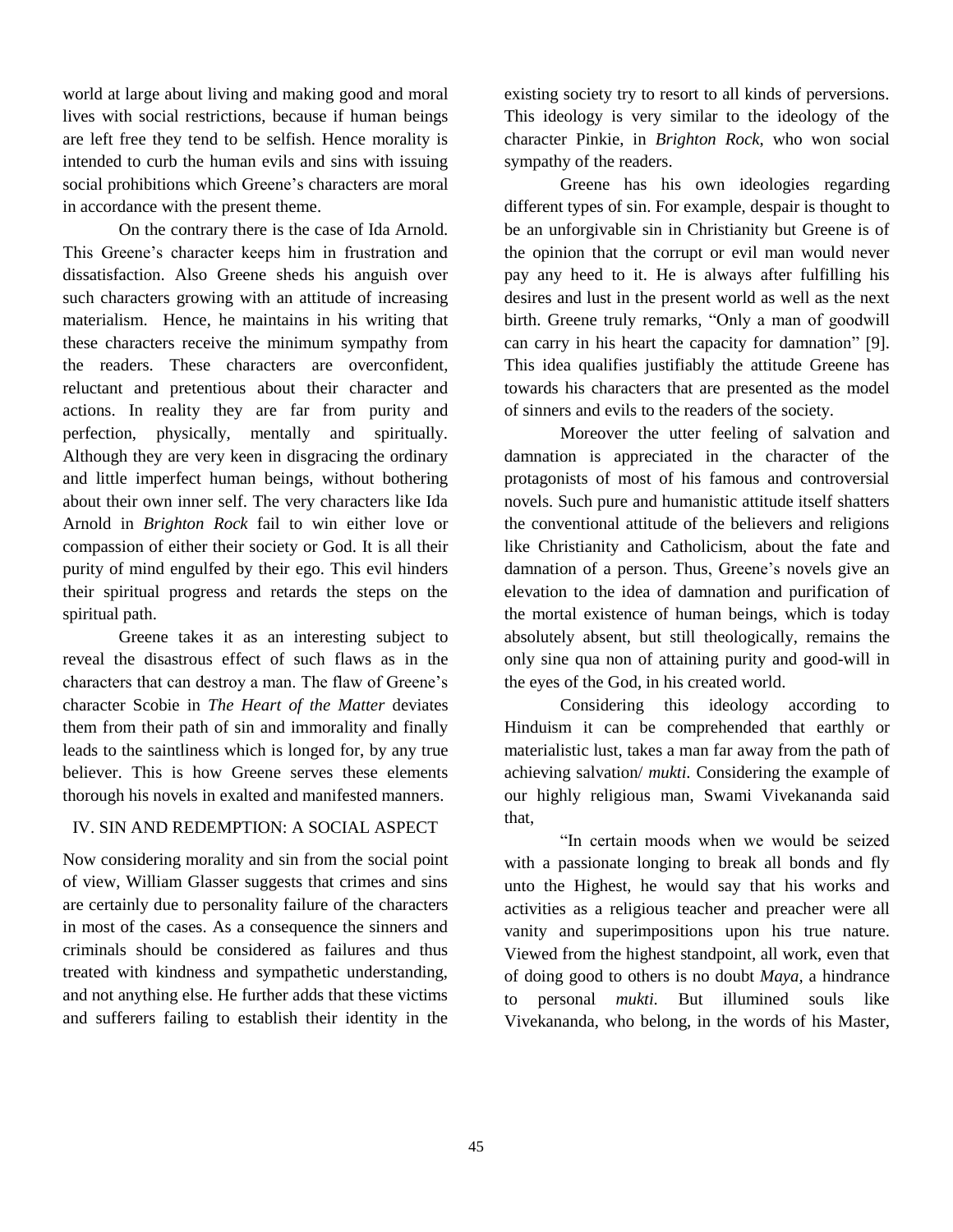to the class of *Acharyakois* or world teachers, are born to take upon their shoulders the burden of a whole world. They care not for their own *mukti*, or for remaining merged in the bliss of the Absolute, though these are within their reach" [10].

Thus with the above high statement of a highly spiritual saint it becomes apparently clear that Greene too, with his great oeuvres has constantly remained hard to establish a spiritual lesson for the common man, with the support of his protagonists of his novels.

Approaching further towards attaining redemption (salvation), which is a must to gain the original and pure spirituality, loaded with dignity and nobility of one self, (here presented through the characters of Greene), suffering is the only sine qua non to attaining it back. Greene puts forth the path of religion, Christianity, which ennobles a human being relieving him from the burden of his sins. The more he suffers, the more is his redemption gained. He has got to accept the damnation for the welfare and satisfaction of the others.

Greene presents this supreme notion through the character, Scobie, in *The Heart of the Matter*, in whose life there is a lot of suffering. Scobie's character remarks the disastrous effect of pride and pity. He being a catholic ceases to love his real devoted wife Louise, and keep immoral sexual relation for his physical pleasure, which is apparently a sin that he commits very knowingly. He could have declined Helen and stayed with his wife Louise, or he would have owed Helen as legal wife and left Helen. But he did not, just because of want of sinful pleasure. He was very much aware of his sins, but ignorance gave him no way and he remained on the errant path, for long. It sets a dialectical tension in Scobie's mind. In this process he had to suffer a lot in the later phase of his life. He fails to put his faith in trust of God. For his love and faith remains in his short physical pleasure. This indicates so much his theological convictions as his yearning for self-destruction. He prays to God, but fails to comprehend the appalling divine mercy. Because of his

pride and does not trust Him who loves him. But Greene remarks that a sinner is very close to God. Michael Torre in *Greene's Saints* says,

"Scobie is driven to this act is quite believable because his inner anguish is fierce and death seems the only release. In a way, he is trying to be true to that which is best in him, trying to live out the form of his life in faith, trying to maintain his solitude for all those he has undertaken to care for and protect in a way that will hurt them at least. This is, of course, a foolish and pretentious thing to do: he is being too dutiful, is too busy playing God" [11].

Scobie suffers the maximum for his rejection of God's assistance forever. It is much of his free choice through which he moves toward his voluntary death or redemption. Greene brings out this notion successfully that it is his indecisiveness that Scobie rejects God's help, knowing very well that it would mean damnation. Inside the Church, he imagines that he has an argument with God. He says to God,

"You'll be better off if you leave me once and for all. I know what I am doing. I am not pleading for mercy. I am going to damn myself, whatever that means…but you'll be at peace when I am out of your reach…you'll be able to forget me, God" [12].

Thus Greene Records the minutest sensations and impressions through *The Heart of the Matter* where he advocates the central paradox that love is the factor that has led his ardent character in this novel, both to sin and to redemption.

## V. CONCLUSION

Conclusively, it can be accepted that Graham Greene has amply and effectively made use of his literary philosophy accentuating the elements of morality, sin and redemption, which strongly interferes with the human activitieswho are not born free, but bonded with various religious dimensions, as depicted throughout his novels. Greene's success is obvious in using Christian concept of sin and salvation. His works justify that sinners and immoral human beings have successfully turned out to be a saintly human only on